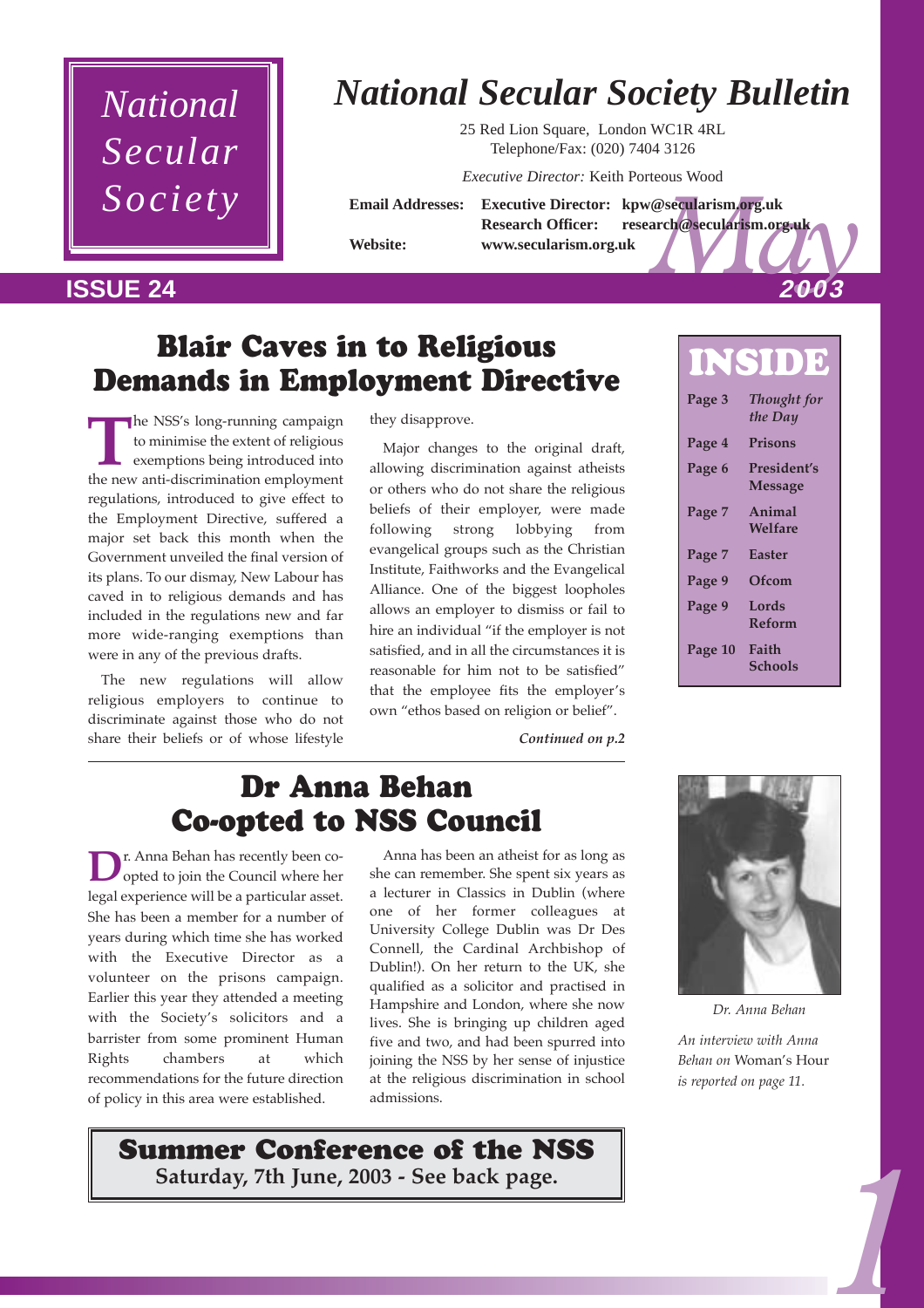

*Rt Hon Barbara Roche MP. Was she overruled by No. 10?*

*If you donít know how to put your hands together, you will not be able to insist on being appointed to a teaching job in a church school, even if you are manifestly the best candidate.*

#### *Stop Press!*

*Consensus is building among Human Rights lawyers that these exemptions are more extensive than is permitted by the Directive. A leading QC is planning to raise questions about this at a meeting of the Joint Select Committee on Statutory Instruments.*

*As this Bulletin goes to press, NSS is seeking to bring together interested groups and lawyers to make a challenge to the Regulations through a Judicial Review.*

*2*

#### **Jobs Denied**

Our Executive Director has been pressing for complete equality for all employees, said: "Exemptions given to religious groups will allow them to deny jobs to people who don't share their faith, and to sack people who do not live according to their religious teachings, such as unmarried cohabiting couples and atheists and homosexuals. Organisations with a religious ethos control over a hundred thousand jobs, a high proportion of them paid for out of the public purse. There are around a hundred thousand teachers in religious schools, alone. The Government refused to restrict the definition of a religious employer as we asked, but instead made it as wide as possible."

ìThese new regulations institutionalise discrimination and give legal protection to bigotry. It is not right that teachers in church schools, for instance, should have to pass some kind of religious or morality test before they can teach subjects that have nothing to do with religion. Why do you have to be a Christian to teach French or maths? And why do you have to have religious beliefs before you can be a carer or a cleaner in an old people's home that happens to be run by Christians? These new regulations are legalising religious intolerance in the work place."

The Government has also given in to demands from the Church of England for the right for churches to deny jobs to homosexuals. The regulations specifically state that "organised religions" will be able to deny jobs to gay people and sack those they find out about. The Regulations on sexual orientation even state that an exemption applies on the grounds of sexuality when an employer acts "so as to comply with the doctrines of the religion  $-$  or so as to avoid conflicting with the strongly held religious convictions of a significant number of the religion's followers." The wording of the clause is almost identical to that submitted to the Government by the Church of England's Archbishops' Council.

#### **A Bigotsí Charter**

ìThis is a licence to hound gays in religious organisations from their jobs," said Mr Porteous Wood. "Whether or not the churches are planning to do that at the moment, they will have the complete backing of the law, if they do so in the future. It is a bigots' charter."

Keith Porteous Wood added: "If the exemptions themselves can't be changed, we will have to do our best to see whether we can help those fighting discrimination in industrial tribunals or court cases. So much is left unclear in these regulations

- such as what constitutes an "organisation with a religious ethos" or a "genuine occupational requirement" that will allow faith-based groups to reserve jobs for members of their own religion. Lawyers are going to have a beanfeast, and all because the Prime Minister is so anxious to satisfy the demands of religious extremists."

The religious exemptions have made a mockery of the original intention of the EU Directive to bring equal protection at work to everyone. Atheists and homosexuals have been made into second-class citizens if they happen to work in an organisation that claims to have a religious ethos.

The regulations are being introduced as secondary legislation, so they will not be open to amendment in parliament. There will only be a short debate, probably in early June, followed by a yes or no vote. The effective date of the Regulations is expected to be in December 2003.

This set-back has taken place despite campaigning extending over two years. An early success was the EU Directive being watered down, albeit not radically, in Brussels through the efforts of the Executive Director. Since then he has worked closely with the senior Department of Trade and Industry staff charged with drawing up the regulations under the direction of the politicians. He set out the NSS's case at a lengthy one-to-one meeting with the minister responsible, the Rt Hon Barbara Roche, MP at the Cabinet Office. Despite this, concessions were made to the religious at every stage. The CofE's response ended with the phrase: "Given the importance of the issue we would also want the opportunity for discussions at a very senior level of Government." It is widely thought that the Prime Minister had a hand in the final document.

The politician most prominent in opposing the religious exemptions to the Employment Regulations was NSS Hon Associate Dr Evan Harris MP who is also the LibDem spokesperson on Equality. The *Independent on Sunday* featured the Society's opposition to the Regulations in a six column wide piece on its leading news page and the *Observer* also ran a story on it in which the Society was quoted. Opposition to the Regulations has been reported worldwide, especially in the US.

#### **A Step Too Far**

The Society is not alone in its perception that the degree of religious privilege granted by the Regulations was outrageous. The exemptions in the Employment Regulations given by the Government to religious bodies not only negate the spirit of the Regulations, they will also actually make employment less fair than it is now.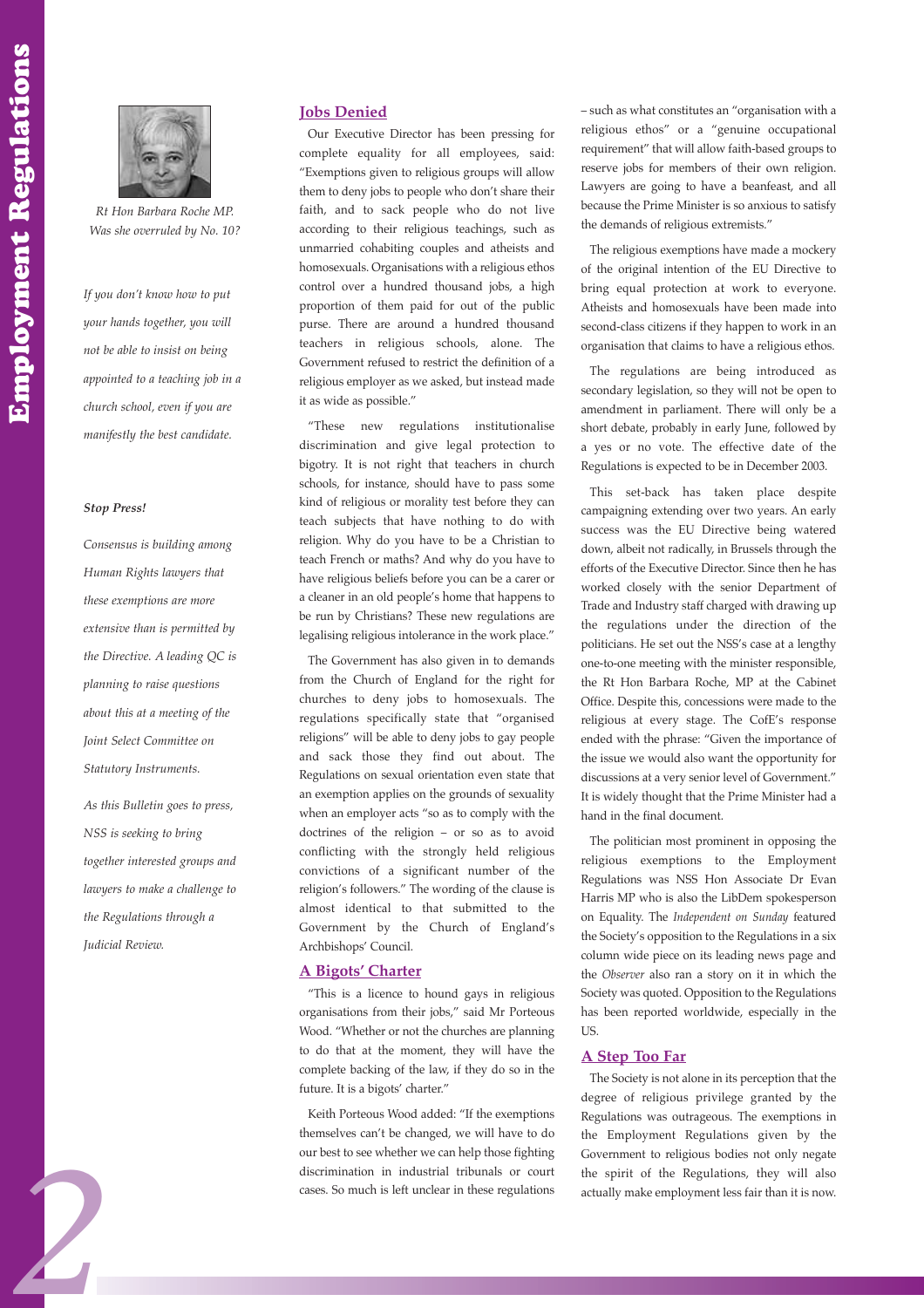# **BBC Radio 4 Thought for the Day Are your subs**

**M**embers will remember from<br>the last Bulletin that the latest<br>with the BBC over pop-believers' the last Bulletin that the latest stage in the thirty-year dispute with the BBC over non-believers' exclusion from the *Thought for the Day* is being conducted through lawyers acting for former President Barbara Smoker.

There has been no change of heart from the Corporation over the substantive issue, nor has the slightest gesture of compromise been proffered. The legal process has, however, drawn attention to flaws in the BBC's procedures and put it under pressure to reconsider the matter, which so far has taken the form of the Corporation commissioning a Report. Had the objective been to appear evenhanded, especially given the colourful history of the controversy, surely someone far removed from the dispute should have been selected to draw it up. Instead, the Corporation chose the Director of the BBC's Factual and Learning Department to report on the complaint, the very department that makes *Thought for the Day* for BBC Radio 4.

What was most striking about this detailed Report was that:

• it completely failed to address our key complaint - that the non-religious are being discriminated against and that there is no equivalent programme from which the religious are barred

• it did not address the fact that there is nothing absolute about *TftD* (which is not even called Religious *TftD*) having to be exclusively religious

• it referred to census figures (which have only recently been published) and asserted that 85% of the UK population claim a belief in God or describe themselves as "spiritual". In fact, the  $85\%$ quoted includes 7% who did not state their religion - so they could hardly be described as spiritual. And who is to say how many of the 72% "Christians" are spiritual? Surveys show significant proportions of "Christians" do not believe in God\*, far less the resurrection. There are far more non-believers than there are Sikhs, who are frequently represented on *TftD*. In fact, though, numbers are not the key issue: this is a question of principle.

The BBC is subject to pressure from the Central Religious Advisory Council, whose terms of reference specifically allow them to lobby. The Council is chaired by an archbishop and its membership includes three bishops, a rabbi and a leading Muslim cleric. Needless to say, there is no specifically non-religious voice.

So, the dice are weighted heavily against the non-religious, quite apart from the fact that this complaint has been handled by the BBC in a manner which falls a long way short of what could be expected from a broadcaster of worldclass repute with public commitments to fairness and diversity. The most plausible explanation for the behaviour for those opposing us could be that they consider that the non-religious are devoid of estimable thoughts.

#### **BBC Employees have their say**

The Corporation has remained intransigent in the face of widespread support for a removal of the ban on nonreligious contributors to *TftD*, not only by the public, but also by readers of the Corporation's in-house magazine Ariel some extracts of which follow.

Just one *Ariel* letter opposed our stance. "This item is of a religious nature and atheism is an anti-religious viewpoint. I do not recall seeing members of the Flat Earth Society on *The Sky at Night*, or prohunting positions on wildlife programmes, or those who wish to ban boxing on the BBC's sports output, so why should those who are opposed to God expect space in programmes expressing spiritual values? ... The rest of the BBC's message is generally anti-Christian, atheists getting the last word, the best questions, and the most heroic positions. God is usually left with only the halt, the lame, the mentally confused and the inadequate to speak for him. ... I can't see despair or defeatism or self-pity going down too well at that hour in the morning."

This drew quite a few responses, which included phrases such as:

• [this] sour and mean-minded attack on

# **overdue?**

Membership subscriptions are due every 1st January. Unless your membership has already been paid or you are a life member, we will have included a renewal form with this *Bulletin.* 

Please send your subscription and any donation to the office as soon as possible.

**Donations will be especially welcome; we can only continue to operate at this level with the aid of a generous level of donations.**

*3 \* For example, ì45% of those who claim affiliation to the Christian Churches do not believe in Godî, according to a recent survey of 30,000 young people (*The Fourth R for the Third Millennium *Ed LJ Francis J Astley and M Robins Publ. Lindisfarne Books, 2001)*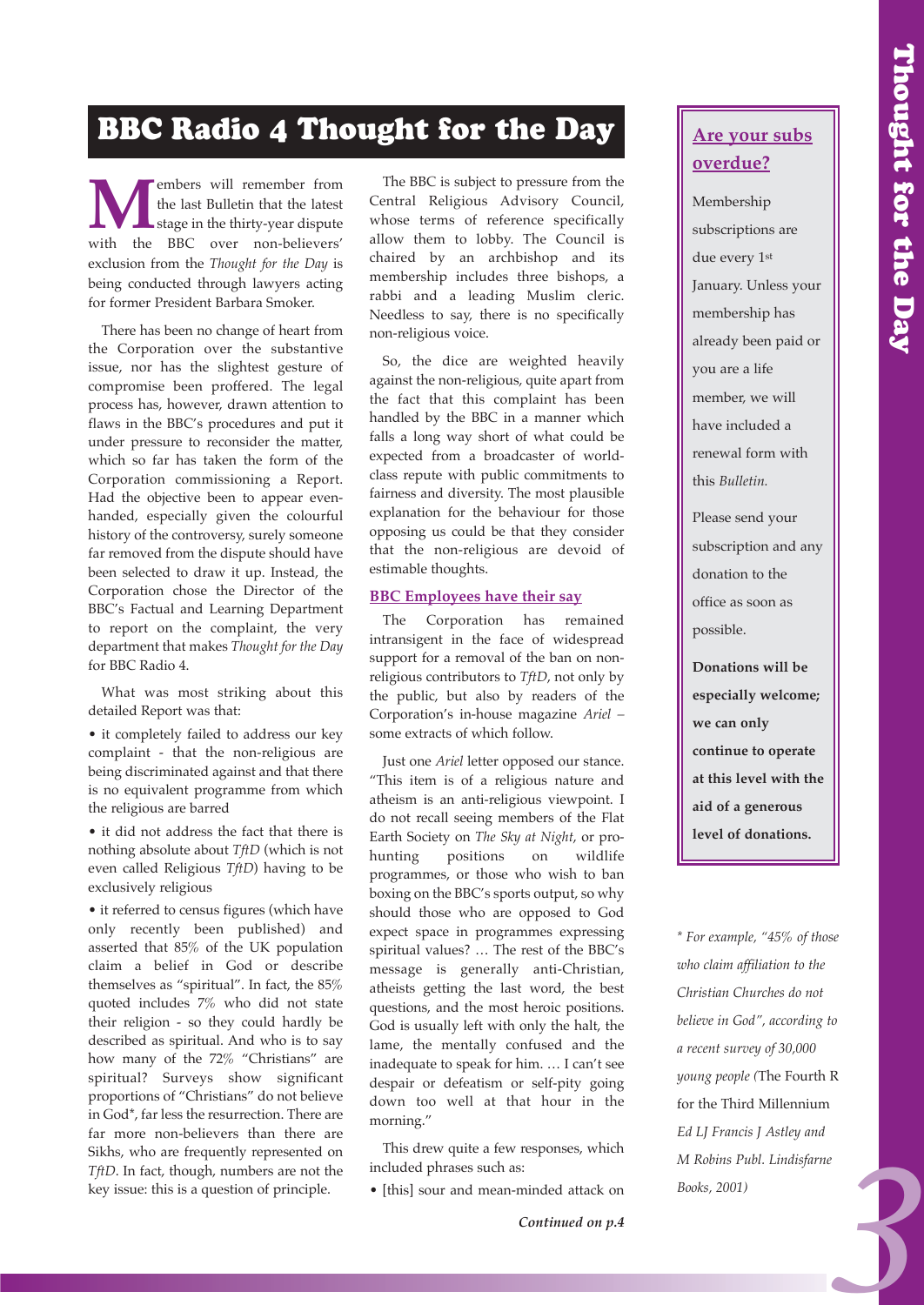atheists is another great argument for our inclusion in *Thought for the Day*

• How sad that people like [the opposing writer quoted above] and the producers of *Thought for the Day* are still fighting the battles of the Middle Ages

• May I humbly suggest that [making *TftD* less trite] could be achieved by inviting contributors who have to think hard about their morals, rather than those who have them dictated by a very old book

• Atheism is an empowering philosophy which values reason over ignorance, enquiry over acceptance. That's why theists have always striven to devalue and censor it

The newly published Values Framework [Précised] states that the BBC should "make sure our output tests all points of view, and gives voice to a wide range of opinions". Will the programme makers be changing their policy [on *TftD]* in light of these values?

### The Next Steps

The BBC has asked for extra time to consider the response that Barbara Smoker and the lawyers made to their Report. We can only hope that this will be spent reflecting and reconsidering in the light of the representations made to them.



*4*

### Kainos Evangelisation in Prisons

### **Policy Review**

We have been fortunate in benefiting from the services of leading human rights lawyers who have assisted us in reassessing our policy objectives over prisoners and prisons in the light of the latest legislation and case law. As reported above, this was undertaken by the Executive Director and recently-coopted Council member, Anna Behan. The Societyís prisons campaign is focusing mainly on the Kainos communities which exist in several prisons. They are run by a Christian charity and in theory are open to all, but in practice there is a real risk that nonbelievers will find the intense evangelising oppressive. This could have dire consequences on prisoners given that attendance on the Kainos course is likely to count towards remission of their sentences.

We had hoped to bring a Human Rights case on the grounds of diminished opportunity for courses bringing enhanced prospects of remission on behalf of a member who joined us while in prison. We were advised, however, that as a result of recent case law holding that no prisoner has a right to be selected for any specific course, such a case would now fail at the first hurdle.

### **Disturbing Home Office Report**

Our lawyers drew our attention to a lengthy Report on Kainos prepared for the Home Office. It was intended to be objective, and Home Office experts contributed to it. So too had staff from Kainos, which had also paid for the Report's compilation.

The superficial impression was given that all was well but a closer look at the Report's 140 pages revealed evidence of Human Rights abuses in connection with Kainos, although we are convinced that these were treated much too casually. One example of these abuses was of prisoners' sentence remission being withdrawn because they had abandoned their Kainos course (presumably in many cases because they could not stand the relentless proselytising). Another example given of abuses was of prisoners being routinely almost press-ganged into taking up vacant places on Kainos courses. They were either given no idea about what was entailed, or had been given a falsely appealing account of it. (Presumably however, as a result of these practices being catalogued in the Report, they will have been curtailed.)

A further Human Rights concern dealt with in the Report is that Kainos is Christian-based but there are very few remotely equivalent non-Christian courses for the prisoners who cannot stomach the Kainos ones. The Report acknowledged this concern but took the position that this did not constitute discrimination under the Human Rights Act as long as the prison authorities would be prepared to entertain a non-Christian equivalent to Kainos. This is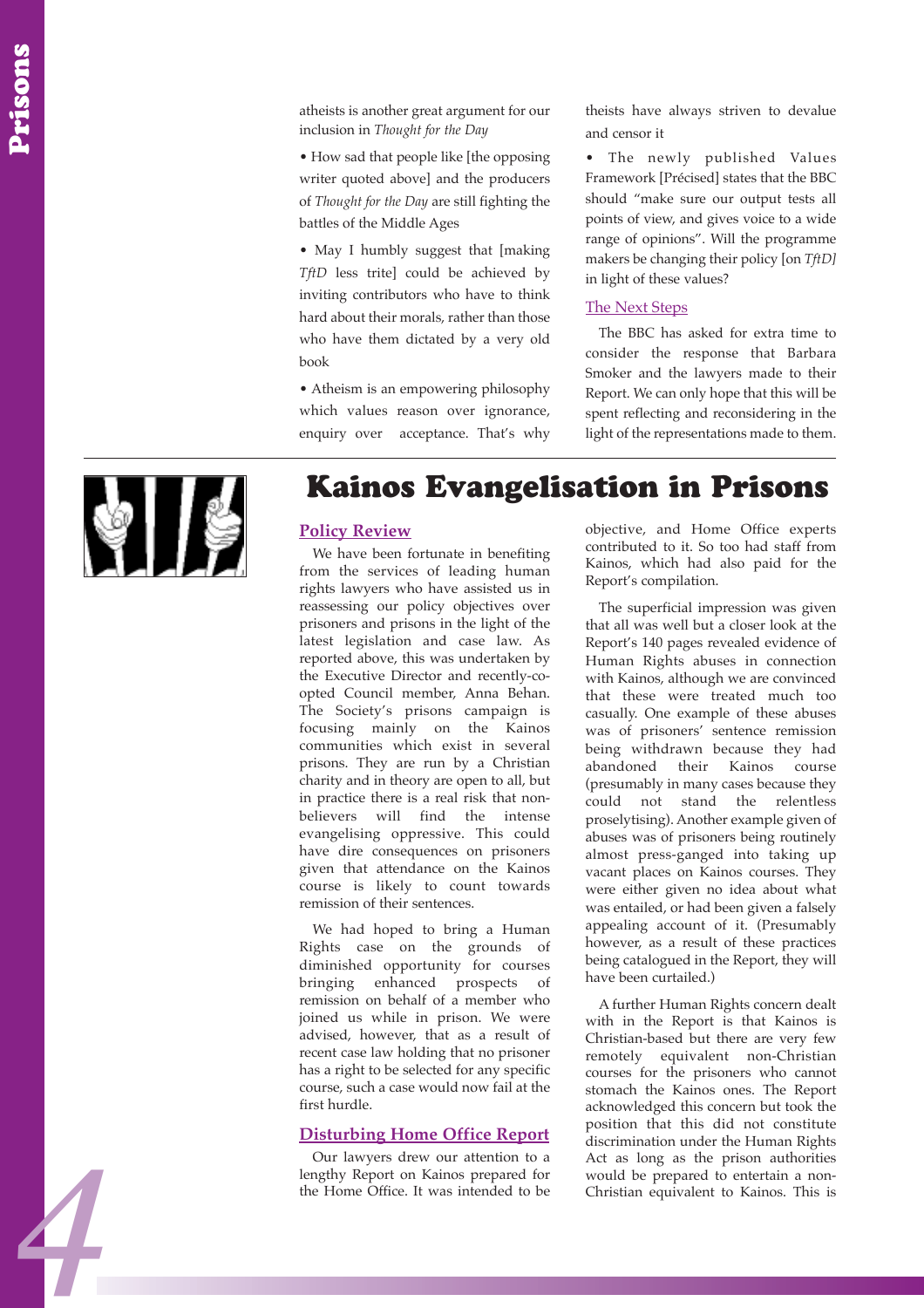certainly a convenient position for Kainos, but we have not yet established whether it would stand up in court. The fact remains that it is highly unlikely that the prison service will be offered any other similar non-religious courses, especially ones providing volunteers.

The Report did not find any evidence to support a key Kainos claim that those who have undergone their courses are less likely to re-offend. Nor was there any other evidence in the Report to show statistically significant levels of improvement of Kainos prisoners' behaviour over non-Kainos ones, except in increased religiosity - which appeared to be seen as positive. The Report also sets out, but sought to play down, privileged treatment enjoyed by many Kainos prisoners compared with others. One of the most blatant of these relates to their intense evangelical weekends, at the climax of the Kainos course the proceedings of which are kept secret. Socalled "godparents" who come in from outside to befriend (and probably also to evangelise) prisoners are permitted not only to break prison rules and bring in food for their favoured inmates, but they do so in such quantities that searching routines have been abandoned, which compromises security. During these weekends, staff are drafted in from other parts of the prison causing the prisoners there to be locked up for longer than would otherwise be the case.

#### **Staff Difficulties**

Albeit they come without cost, there are drawbacks with the volunteers. Worryingly, most are not qualified for the demanding environment in which they are working - and the prisoners may well suffer as a result. The Report also gives details of power struggles between the regular officers and volunteers and of them being difficult to control. Their very presence must complicate the chain of command in the prisons.

It is thought that excessive enthusiasm displayed by some senior management for Kainos will have resulted in some prison staff less keen on Kainos feeling that their promotion prospects will be marred unless they support Kainos projects.

#### **To Sum Up**

It is especially galling that the many virtues of what Kainos seeks to take credit for (e.g. building self-esteem and respecting fellow prisoners and staff) are hardly exclusively Christian, or religious.

Other, secular, courses have similar objectives, but prison money is scarce, and the provision by Kainos of volunteers seems to be a powerful inducement for the prison authorities to keep Kainos on. The one positive item to report is that the prison service used to pay for Kainos courses, but now refuse to do so - largely because of doubts over Kainos's claims for reduced recidivism.

#### **And After Kainos, What Next?**

Despite these difficulties, while Kainos continues to provide the volunteers, we suspect that the prison service will welcome them with open arms. So, having created this unfortunate and dangerous precedent, would the prison service accept a similar proposal from the moonies or the scientologists, we wonder? If one were made and they rejected it, this might result in legal action.

The very existence of an exclusively Christian Kainos is already fomenting resentment among the rising proportion (now around  $71/2\%$ ) of the prison population that is Muslim. Muslim participants on Kainos courses interviewed by the Report's compilers begged for anonymity, worried for their lives if news of their participation became public.

We can't imagine the prison service turning down a Muslim equivalent if it were offered, however. And then, it would only be matter of time before our prisons would be segregated down religious and therefore also racial lines, like the fate New Labour education policies will soon be inflicting on our schools in metropolitan areas.

#### **Legal Challenge?**

We now believe the best prospect for a successful legal challenge would be one for damages brought under the Human Rights Act by a prisoner directly affected by Kainos within the last year. They would need to have suffered by having had to compromise their beliefs in order to remain on the course, or having been forced (actively or constructively) to leave as a result of their beliefs. With a view to pursuing an action, we are already seeking an appropriate prisoner through several channels with a view to pursuing an action, but this is likely to be difficult. So, if any member has any knowledge of such a prisoner or a suggestion as to how to find one, please contact Keith Porteous Wood or Anna Behan via the office.

*It may only be a matter of time before our prisons are segregated down religious and therefore also racial lines. In the same way like New Labour education policies will soon be inflicted on our schools in metropolitan areas.*

*5*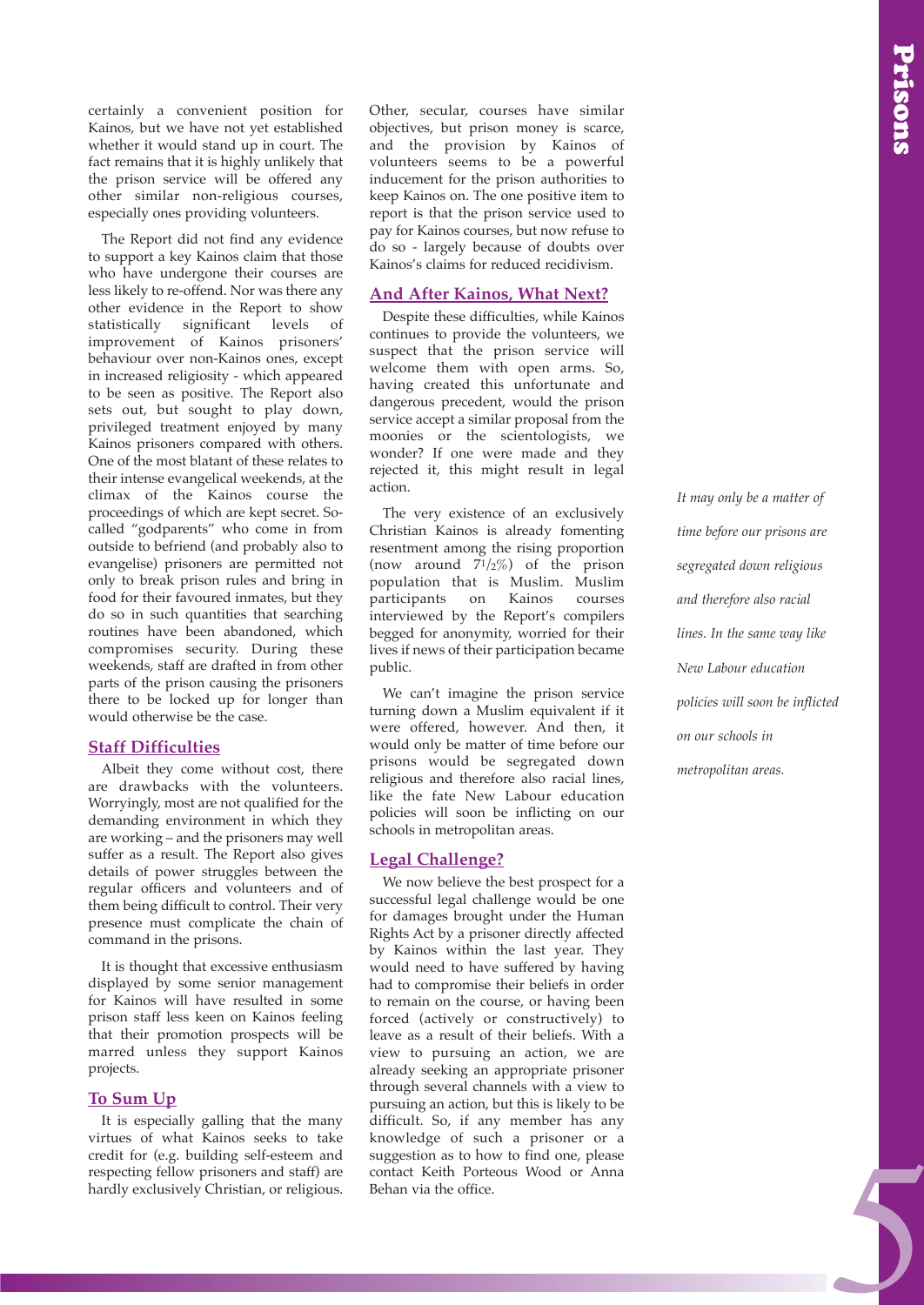



Freethoughts Barbara Smoker



*NSS Council member Jennifer Jeynes with NSS President Denis Cobell at H J Blackhamís 100th birthday celebration.*

*6*

# 'A Message from the President'

In the last Bulletin the NSS sent congratulations to Harold Blackham for his 100th birthday on March 31 2003.

H J Blackham was the first Director of the British Humanist Association and a NSS supporter. In addition to Jim Herrick, a NSS Vice-president, I spoke at the commemorative luncheon party organised in part by my predecessor as President of the NSS, Barbara Smoker. To mark the occasion, Barbara also published a revised edition of her collection of clippings from Blackhamís writings - *Blackhamís Best*\*, this is in addition to her own collection *Freethoughts*\*.

Blackhamís work has been scoured somewhat randomly but there are some goo<sup>d</sup> quotes: on religion, 'one is inducted into a faith through the experience of another's experience'. On obscenity, 'war is the great obscene ... one is forced to add those other forms of political indecency, torture and terrorism, by governments or against governments'.

How apt in the current climate! Those playground bullies of which I wrote in January, who lead two Western governments, have waved their bibles, offered prayers, as did missionaries of yore, as they entered a heathen land by force of gunfire, and won a victory. Unfortunately, those they have 'liberated' seem less prone to accept the Coca-cola/McDonald's democracy they have to offer. Instead we see pictures of Friday worshippers bottom-up/heads in sand reasserting their allegiance to allah. Is this what was sought? Another Blackham quote is timely: 'freedom of thought is the first essential; orthodox humanism is heretical. Under the humanist charter, each cultivates his own garden'.

### Denis Cobell

*President*

\* copies of Barbara Smokerís two books are available direct from 51 Farmfield Road, Bromley, Kent, BR1 4NF. Costs, including post: *Blackhamís Best* - £5, B. Smokerís *Freethoughts* - £10.95 - or both for £15.

### Hon. Treasurer Steps Down

Alan Lord has served as Honorary<br>Treasurer for several years. He indicated last year his wish to step down shortly, which he did in February, for personal reasons. He has, however, kindly agreed to stay on the Investment Sub-committee which has overseen the successful sale of Bradlaugh House.

Ian Andrews, who has been serving on the Investment Committee for a number of months, kindly agreed to take over as Acting Treasurer.

Alanís wise counsel around the Council table will be much missed, and not just in financial matters. The Council as a whole would like to thank Alan for his work in this demanding and vitally important area. The Executive Director and Alan Lord worked closely together, and Keith wishes to put on record how much he has valued, and enjoyed, working with Alan.

### MPs who Swear or Affirm

**The campaigning of Charles Bradlaugh pointed the way to giving MPs the choice** of whether to swear an oath of allegiance or to affirm. To what effect has Bradlaugh's legacy influenced the current Parliament? Not much on the Tory Party, of whom only 2 members (C Blunt and D Wilshire) affirmed after the last general election. All members of Plaid Cymru and the Scottish Nationalist

Party swore the oath. Just under 50% of the Liberal Democrats affirmed as did about 40% of Labour MPs.

Thanks to NSS member Clive Greedus who painstakingly listened to the tapes of the proceedings and provided the information. Phone the NSS office if you want to know whether your MP affirmed.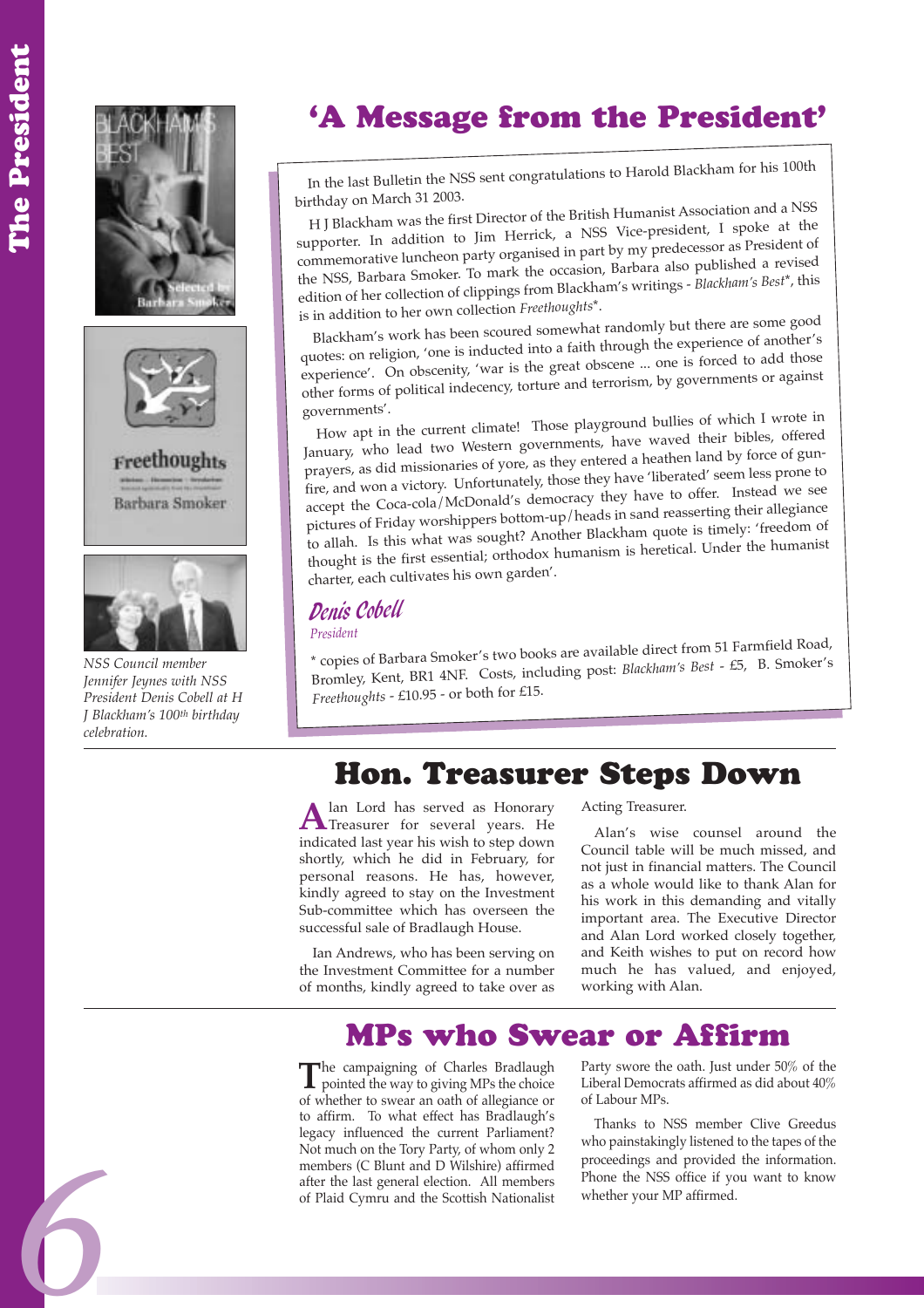# Progress on Animal Welfare

**The Society has responded to a**<br>government consultation on animal welfare, once more making the case for the withdrawal of the religious exemption from the requirement that animals be stunned in advance of slaughter. The Submission listed other important cattle-producing countries such as Australia which have banned slaughter without pre-stunning, and noted religious "authorities" that have accepted that pre-stunning need not transgress their religious slaughter rules.

Ours is not the only voice making this call; the Farm Animal Welfare Council has also done so. Their position prompted a meeting with representatives of the Campaign for the Protection of Shechita (Jewish ritual slaughter). When it became clear that FAWC were not going to back down, the Shechita supporters walked out.

The *Sunday* programme on BBC Radio 4

hosted a debate on the topic. FAWC's Chair, Dr Judy MacArthur Clarke, told listeners that FAWC has "come to the conclusion that there is suffering to these animals; there is significant suffering and therefore, in our view, on welfare grounds our recommendation to government is that the exemption should be repealed". She was opposed by the Campaign's political director Prof Geoffrey Alderman. He justified the retention of the *status quo* on the grounds of the Talmud and Torah and the fatuous argument that because shechita was carried out "in one act, not in two, it is less cruel".

The arguments about cruelty are far stronger for cattle (that can take two minutes to die from being bled to death), however, than they are for poultry.

The full Submission is available on the website as is a *Freethinker* article describing the campaign in more detail.

# NSS on BBC1

The serenity of Easter Sunday morning may<br>have seemed somewhat disturbed for the most pious of viewers to BBC1 by an exchange between the Executive Director and the recently appointed Anglican Bishop of Croydon. It had been prompted by the claim by the leader of England's Catholics, Cardinal Murphy O'Connor, that most youngsters no longer knew the basics of Christianity - such as being able to recite the Lord's Prayer. Keith said that it was obvious that the young had lost all interest in the church: fewer and fewer attended it and Sunday schools, which had been attended by the majority of children in the early part of the last century were now on the brink of extinction. He ventured that they found the morality taught by the church something which did not chime with their own experience,

especially on sexual ethics in such matters as contraception and homosexuality. Until the church changed to adopt more realistic and humane policies in these areas the 75 year continuous decline in church attendance would continue unabated. A little unwisely, the bishop tried to bluster his way out by challenging the statistics with the apocryphal accounts of increases in his own church. Keith stuck to his guns, giving the precise (Christian) source of the figures and giving some additional ones for good measure. At this point some members watching the programme felt that the bishop's carefully honed media façade deserted him. Faced with these unpalatable statistics, the bishop announced irritably that the figures weren't what really mattered and sought to change the subject.

# NSS Calls Again for a Fixed Date for Easter

**T**he NSS again this year protested at the ridiculous moveable feast of Easter and advocated its replacement with a fixed early Spring Holiday. At present, Easter Sunday can vary between 22 March and 25 April. It would make far more sense to have an early spring holiday at the same time each year.

NSS President Denis Cobell stated in our press release: 'This vestige of the Babylonian calendar may be removed at any time by an Order in Council, as laid down by the Easter Act of 1928. This provides for Easter to be fixed on the first Sunday after the second Saturday in April."

He also pointed out that "The former Whitsun bank holiday provides a precedent for making such a change. Whit Monday used to be a bank holiday but has been replaced by the fixed late spring holiday."

The NSS also called on the Government to include Easter Sunday within the general provision of normal Sunday shopping hours for supermarkets and other large stores.

Having a variable Easter is very inconvenient, and plays havoc with holiday planning and school terms. We are not alone. The Local Government Association agrees, proposing a two week school holiday starting in the last week of March—even if this is after Easter.

What does the general public feel? Teletext (ITV) picked up our press release in the London region at least. They used it for their daily poll, and asked:

"Should Easter holiday be fixed at the same time each year to help holiday and school planning, says the National Secular Society?"

Out of 2,116 calls, 39% agreed, and 61% did not.

*The ultimate irony is that both*

*7 Easter and midwinter festivals long pre-dated Christianity, so it is entirely inappropriate for the church to be dictating the dates on which they are held, especially in a society that has largely abandoned religion.*



*Late News We understand that a Government White Paper is expected to recommend outlawing ritual slaughter without pre-stunning. This is what the NSS has suggested in several consultation responses. Stand by for a ding-dong battle as the orthodox religionists fight back!*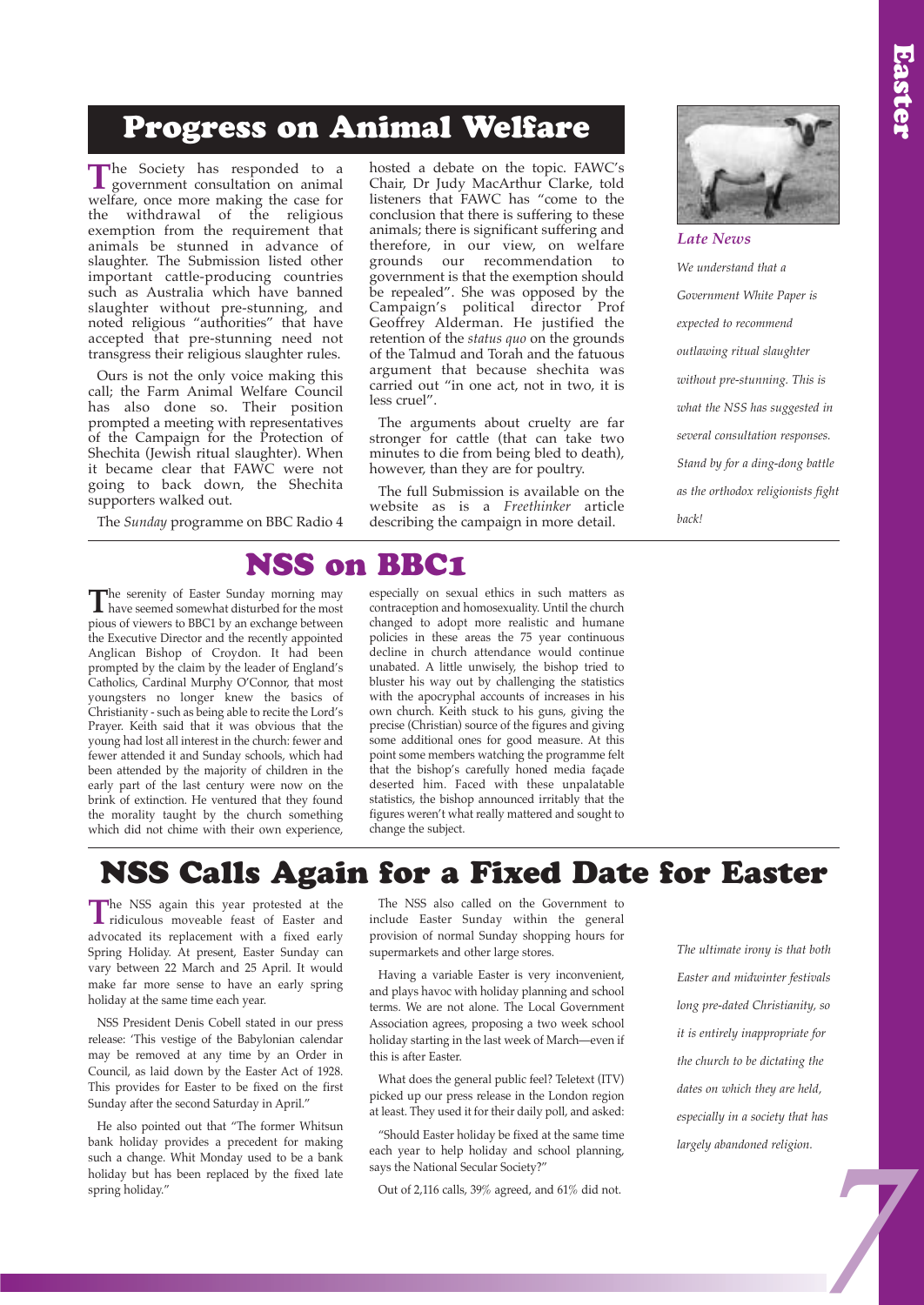### *No Personal*

### *Computer?*

*You have been referred to*

*Internet pages in this* Bulletin*. If you do not have access to the Internet, we will be pleased to send you printed copies. Please contact the NSS office 020 7404 3126.*

Rady<br>Ston *Equipment Appeal Many thanks to all who contributed to the success of our appeal for funds to upgrade office and computer equipment. We raised £4,300 through your generosity. Since the last Bulletin we have received donations from those members listed below as well as 5 members who indicated on the form that they wished to remain anonymous. Many thanks indeed: B J Balderson, R R Brown, D Cunningham-Green, John Dowding, Simon Finebaum, Geraldine Jones, John Manley, Bertie McCullough, Kris Morgan, Mel Osborne, L J Porter, Dr J Radford, Beryl Samuel, T W Stone, Dave Turner, Stewart Ware.*

# "Newsline"

*N<sup>ewsline* is the NSS's unique weekly update that is delivered free to your PC</sup> each Friday. It brings you news of the Society's current campaigns as well as coverage of national and international developments relating to secularism. It also gives you a platform for putting forward your own opinions and ideas. It's informative, entertaining and frequently provocative.

*Newsline* is proving an indispensable tool for journalists, activists and supporters alike. If you aren't already receiving it, you can subscribe by sending a blank email with ìSubscribe to *Newsline*î on the subject column to enquiries@secularism.org.uk

If you don't have a computer, you can still receive a printed version of *Newsline*. Simply send a supply of stamped and self-addressed A5 envelopes to *Newsline*, NSS, 25 Red Lion Square, London WC1R 4RL. When your envelopes are running out, we'll remind you and you can then decide whether you want to continue your subscription by sending more s.a.e..

*Newslineís* popularity is growing. It is compiled and edited by NSS Vice-president Terry Sanderson and is a prolific source of new members.

### Souvenir Mugs

We are working on a new line of merchandise based on our 'Heroes of Atheismí poll in *Newsline*, but in the meantime we still have some stocks of our original and much sought-after souvenir mugs. The slogans are:

M2. 'Just say no to religion'

**M3.** 'Faith is believing what you know **ainít soí (Mark Twain)**

**M4. ëSchools are for teaching, not preachingí**

The mugs cost £4.99 each including post and packing.

For fullest details and illustration go to: www.secularism.org.uk/merchant.htm (where you can purchase using a credit card)

Or send your order by post, with cheque or PO, to NSS Mug Offer, 25 Red Lion Square, London WC1R 4RL. Be sure to include your name and address and the number(s) of mugs required.

# Is There a Group Near Me?

At the NSS office we often receive requests for information about local secular groups across the country. This is particularly so where members would wish to meet with likeminded people. There are currently some thirty local groups affiliated to NSS and these have been printed below. In addition, there are other groups that at present are only affiliated to the British Humanist Association, some of whom are listed on the back page of *Freethinker* each month.

So, if you are looking for regular contact with other atheists, freethinkers and secular humanists, give your local group a shot and if they are not already affiliated to NSS you may wish to suggest it to them! You know it makes sense.

(For a free sample of *Freethinker*, contact the NSS office.)

Birmingham Humanist Group - 0121 475 6508 Blackpool & Fylde Humanists - 01772 686816 Brighton & Hove Humanist Groups - 01273 733215

Bristol Humanists - 0117 904 9490 Bromley Humanist Group - 01959 574691 Chiltern Humanists - 01494 771851 Cotswold Humanists - 01242 528743 Coventry & Warwickshire Humanists - 01926 858450

Croydon Humanists - 020 8764 0261

Devon Humanists - 01626 864046 Ealing Humanist Group - 020 8741 7016 East Cheshire & High Peak Secular Group - 01298 815575 East Kent Humanists - 01843 864506 Essex Humanists - 01245 265664 Greater Manchester Humanist Group - 0161 286 5349 Hampstead Humanist Society - 020 7328 4431 Havering & District Humanist Society - 01708 473 597 or 01708 762575 Imperial College Union Secular Society - 07776202816 Leeds & District Humanist Group - 0113 257 7009 Leicester Secular Society - 0116 262 2250 Lewisham Humanist Group - 020 8690 4645 Norfolk Humanists - 01362 820982 North East Humanists (Tyneside) - 01434 632936 North London Humanist Group - 020 8360 1828 Sheffield Humanist Society - 0114 230 9754 South Cheshire and North Staffordshire Humanist Association - 01270 882 003 South Hampshire Humanists - 02380 769120 Sutton Humanist Group - 020 8773 0631 West Glamorgan Humanist Group - 01792 206108 West Kent Secular Humanist Group - 01892 523858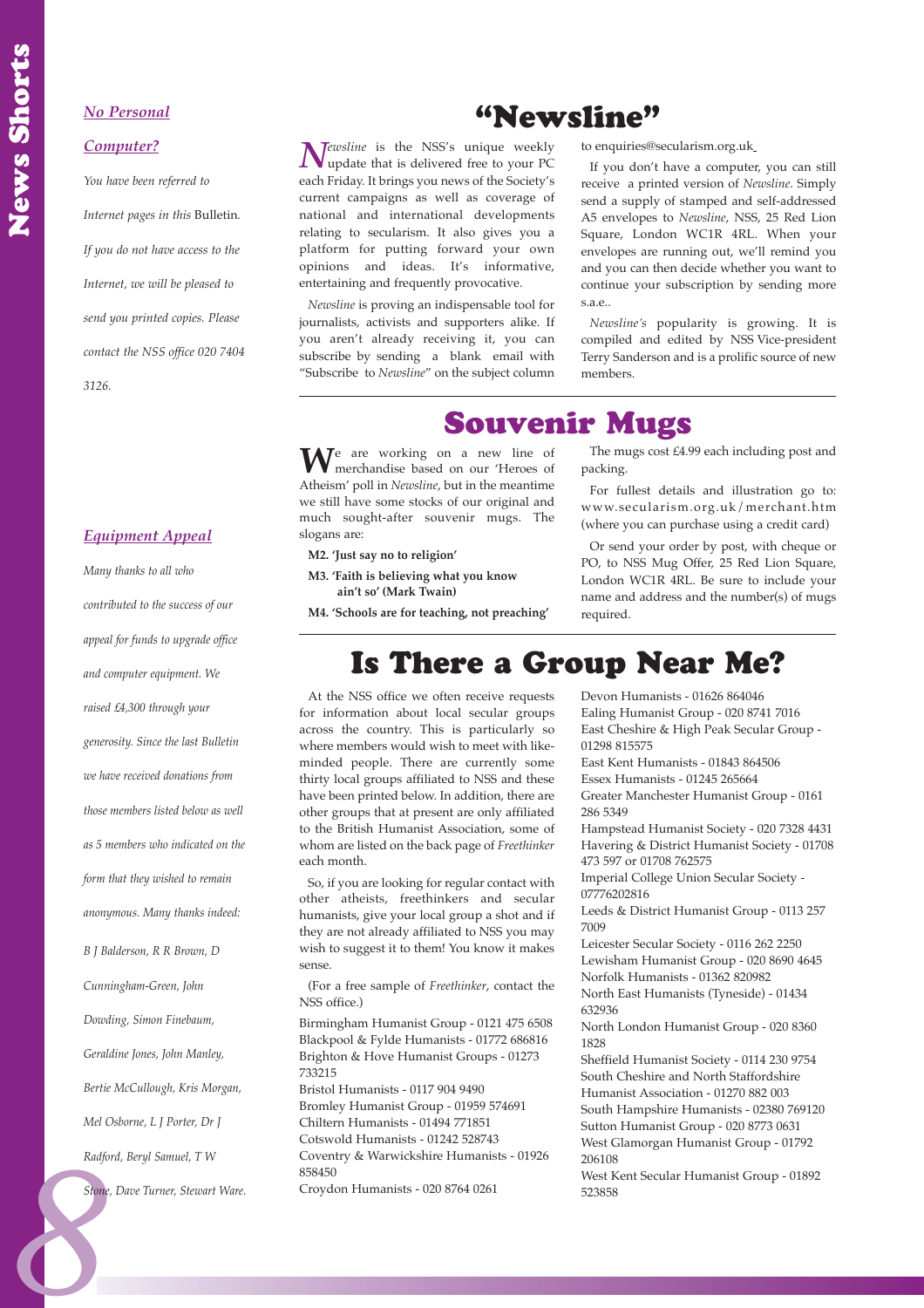# Pressure for Religion to be mentioned **in New EU Constitution**<br>The drafters of a new constitution to take account of the If the Vatican manages to get w

The drafters of a new constitution to take account of the forthcoming extension of the EU are under pressure to include references to God and Europe's <sup>n</sup>Christian heritage" in the charter. Most of the pressure is coming from the Vatican, and the pope has been hyperactively pressurising leaders in Catholic countries throughout the Union to support him.

Many of the new countries that are about to be admitted to the EU are strongly Catholic - Poland, Lithuania, Slovakia, Malta  $-$  and the Pope is obviously anxious that Catholic influence in the new Europe will be written into law.

The NSS has been lobbying European representatives to resist this pressure. All the British representatives on the convention have indicated that they support keeping the constitution secular. We are also liaising with the other European secular and humanist groups in the hope that a concerted effort will help thwart the Vatican.

If the Vatican manages to get what it wants, we fear it would lead to the granting of legal powers for Catholic countries to opt out of EU legislation that contradicts Catholic doctrines  $-$  such as abortion reform, contraceptive availability and gay rights. It would also oblige the EU institutions to consult the Vatican and other churches about policy and decision making.

The religious demands have led to a battle royal between secularists and religionists throughout the EU. France has insisted that the constitution remains Godless and therefore inclusive, but the Italians have demanded that the Pope be given whatever he wants. This would create divisions not only between believers and nonbelievers, but potentially between Christians and Muslims if Turkey achieves its ambition to join the EU.

NSS representatives will be attending meetings in Brussels and Paris over the next couple of months to formulate a co-ordinated campaign of resistance.

# Jonathan Edwards Appointed to Ofcom's 'Taste and Decency' Board

The proposed new media regulator, Ofcom,<br>
which will replace the present TV and advertising watchdogs, has appointed Jonathan Edwards, the Olympic Gold Medallist and wellknown born-again Christian, to its Content Board as a representative of the English regions.

NSS Vice-president Terry Sanderson immediately protested at this appointment, arguing that Mr Edwards was bringing to the job a heavy Christian "family values" agenda and that his views would not be representative for those he was supposedly speaking. In an interview with the *Observer*, Mr Edwards admitted that he hardly watched television and that he didn't approve of "sex 'n violence" anyway. Research has shown that in general TV viewers don't mind a bit of sex, violence and swearing so long as it is in context and not gratuitous.

Our complaint started something of a debate that spread through the media. A commentator in the

*Radio Times* supported our stance, but Nick Higham, the BBC's media correspondent, thought that Mr Edwards would be kept in line by other members of the board and that we were worrying unnecessarily.

Even the *Sun* thought the appointment a bad idea, writing an editorial asking whether Ofcom would not appoint a "bachelor atheist" to balance the Board. Philip Hensher in the *Independent* mounted an all-out attack on Mr Edwards' appointment, which sparked a rash of letters from outraged Christians claiming that everyone was taken seriously but them.

Now the leader of Mediawatch-uk (the successor to Mary Whitehouse's National Viewers and Listeners Association) has protested that we are being intolerant. He had even put in for the job himself, and wondered what we would have said had he been appointed!

*excellent work on the website*  $$ *which has undoubtedly transformed public perceptions of the Society. We would like to thank Alan for his enthusiasm and his technical brilliance. You can see his work, regularly updated, at www.secularism.org.uk Thanks too to Barry Thorpe for continuing to monitor* Hansard *for the Society and to Jan Fortune-Wood for transcribing from a radio broadcast.*

*Alan Urdaibay continues his*

# Lords Reform Kicked into the Long Grass

The second stage of the reform of the House of Lords seems<br>to have stalled after parliament failed to agree on the best way to proceed.

A cross-party committee was formed to try to take the issue forward but that, too, was unable to reach a consensus and so it is thought that this important constitutional reform will now be reduced to a small Bill which will remove the rights of the remaining 92 hereditary peers to sit.

The NSS had sought to grasp what may be the last opportunity for change by sending a 23 page report to the cross-party committee (which is now in the House of Lords library, and is available on the NSS website) setting out the case for expelling the bishops from a reformed Lords.

In the last consultation on reform, 85% of respondents had said that they thought unelected bishops should have no place in the upper chamber.



*9 Alberto Bona kindly drew this cartoon for the Bulletin expressing his view on the war in Iraq. He is an Illustrator and Cartoonist and has recently joined NSS.*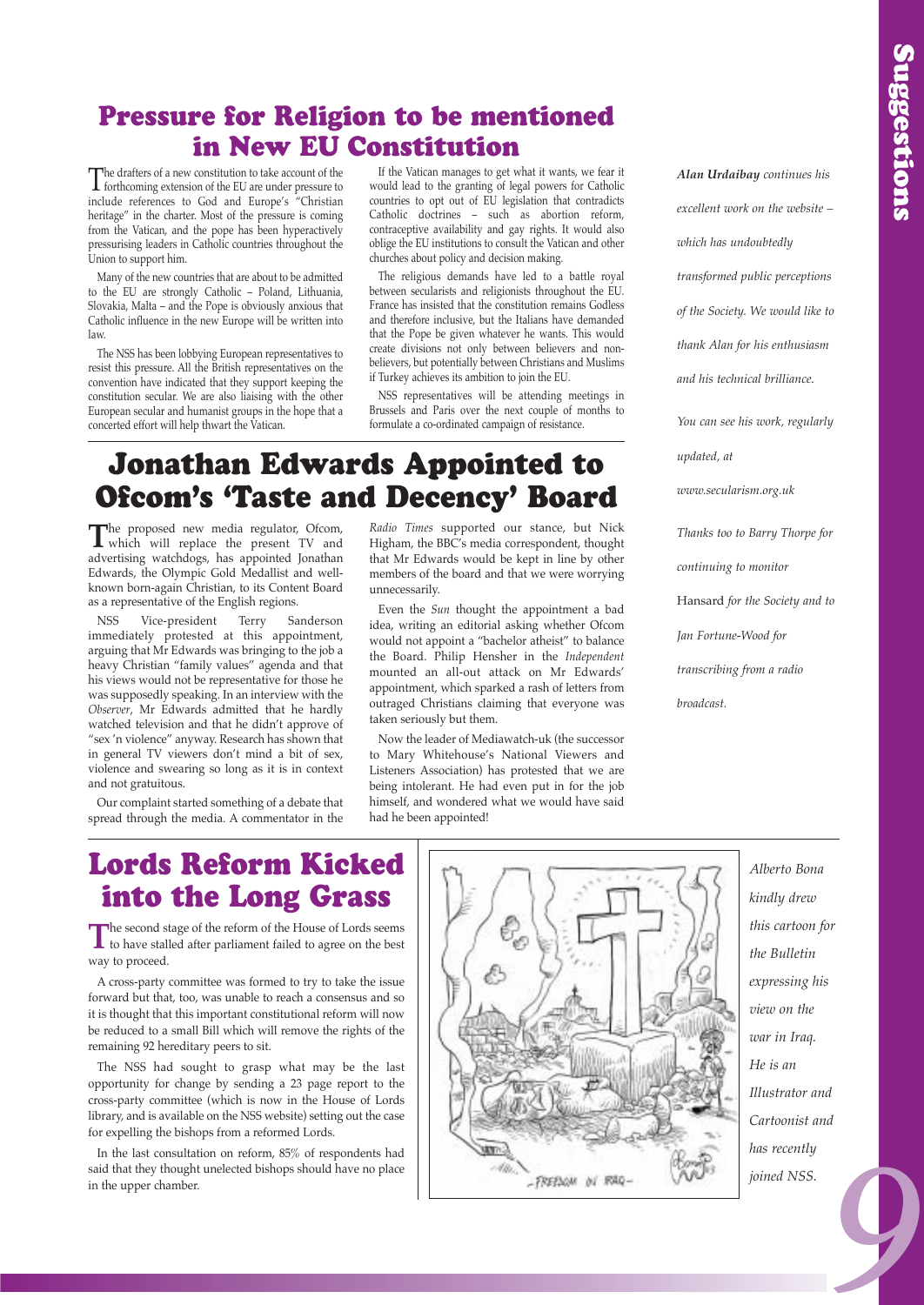### *Volunteers in London Office*

*Volunteers*<br> *10*Schools *Deffice*<br> *Members have*<br> *10Schools Alembers have*<br> *10Schools Long Long & Long Long Sune, John Clay*<br> *Creedus, Peter*<br> *Langdown, Sim*<br> *Fiona Weir and*<br> *If you can volut particular skill*<br> *Members have been of great assistance in the office. We are grateful to Renata Anderson, John & Lorna Archer, Julian Blake, John Claydon, Clive Greedus, Peter Hearty, Don Langdown, Simon Wakeling, Fiona Weir and Linda Wright. If you can volunteer and have a particular skill or interest you feel would be useful to NSS, please contact us at the office.*

TO NOT

# Church of England is Stifling Objections to New Church Schools

We have attacked plans by the<br>Government to reduce the amount of time that local communities can object to the establishment of a new school in their area. The Government is proposing to cut the amount of time for consultation from two months to one month.

In their contributions to the debate over faith schools, both the Government and the CofE promised that new religious schools would only be opened after proper consultation and with the consent of the local community. Now it seems that every obstacle is being placed in the way of proper consultation, and objections when received are disregarded.

The Society also made these points in a submission (prepared by Acting Treasurer, Ian Andrews, and the Executive Director). It also suggested that information about plans for new schools be made available on the new Schools Organisation website and for the formal consultation period not to start until it has appeared there.

### R.E. - The Way Forward?

Some might be surprised to learn that two<br>NSS Council members attended the AGM for National Association of SACRE's on 7th May. Their attendance was however opportune as they witnessed the general consternation and bewilderment amongst the RE teachers and members of locally SACRE's from around the country. And the cause for this consternation and bewilderment - the recent proposal of leading church educationists that there should be a national syllabus for RE. This would replace the locally developed syllabuses that have been the system for 60 years.

This initiative had come unexpectedly and without consultation, and there was disquiet that it should have come exclusively from the Christian churches (excluding the RC's). It was expected that the Imams would be put out! Nobody had an explanation, although patchy quality and poor OFSTED reports of some LEA's was suggested. We can only assume that whatever the case the churches are trying to preserve as much of the *status quo* for RE as possible and their continuing influence upon it. Could they be trying to head off the subject being subsumed into some kind of "Philosophy" syllabus? What a good idea!

There were some positives at the meeting, particularly the keynote address of Professor John Hull of Birmingham University. He almost sounded the sort of religionist with whom we could do business! Among his more encouraging expressions were: "Religion is the day-dream and nightmare of our culture" and "The shadow of religion must be faced". He asserted with some emphasis and to the obvious approval of the meeting that "the ambiguity of religion" could be better dealt with by the provision of RE in schools, and not by the churches. He also stressed that a national

syllabus would need to be very diverse. His view seemed to be that RE has a place in the school curriculum provided it does not seek to proselytize. That this in turn should equip students to make a rational choice. Interestingly, it seemed that John Hull's view of the subject might not exclude a study of atheism. However, he did not explicitly include non-belief in his diversity, perhaps not surprisingly given his audience. What was very clear was that he saw RE as an academic subject that needed a distinct independence from the churches.

#### **Should the NSS welcome a national syllabus?**

An argument for this would seem to be that, yes, provided that there was recognition that a vast number of children and their parents have no interest in religion, that the drafting involved those of "no-faith" and that it should apply to all schools. We should also insist that atheism, agnosticism and indeed the whole idea of not needing to believe be included not just in the interests of balance, critical thinking and free discussion, but to reflect the reality of society today. The argument against would be that like teaching astrology, Religion has no relevance to human existence in the 21st century of the Common Era.

But above all else we should treat this move by the Churches with suspicion because the one certainty is that they see some advantage, if only in maintaining their influence. We need to seize the opportunity their initiative provides for us to have an input. Furthermore, the necessary legislative changes could mean a secular funeral for that beast of 1944, collective worship. There's a thought!

Council Members *Malcolm Trahearn* and *Ian Andrews* 

# Education - School Transport

We are still seeking to challenge this and<br>would be particularly interested in hearing of any case where:

• parents have opted for their child to attend a community school because they do not wish them to attend a local school which is a church school (normally Church of England)

• they are required to pay for transport

• neighbouring children attending a school (which is not the nearest school) on denominational grounds e.g. Roman Catholics are given free transport

It would be even more helpful if the child's family were on benefits; the importance of not having to pay such transport would be even more crucial.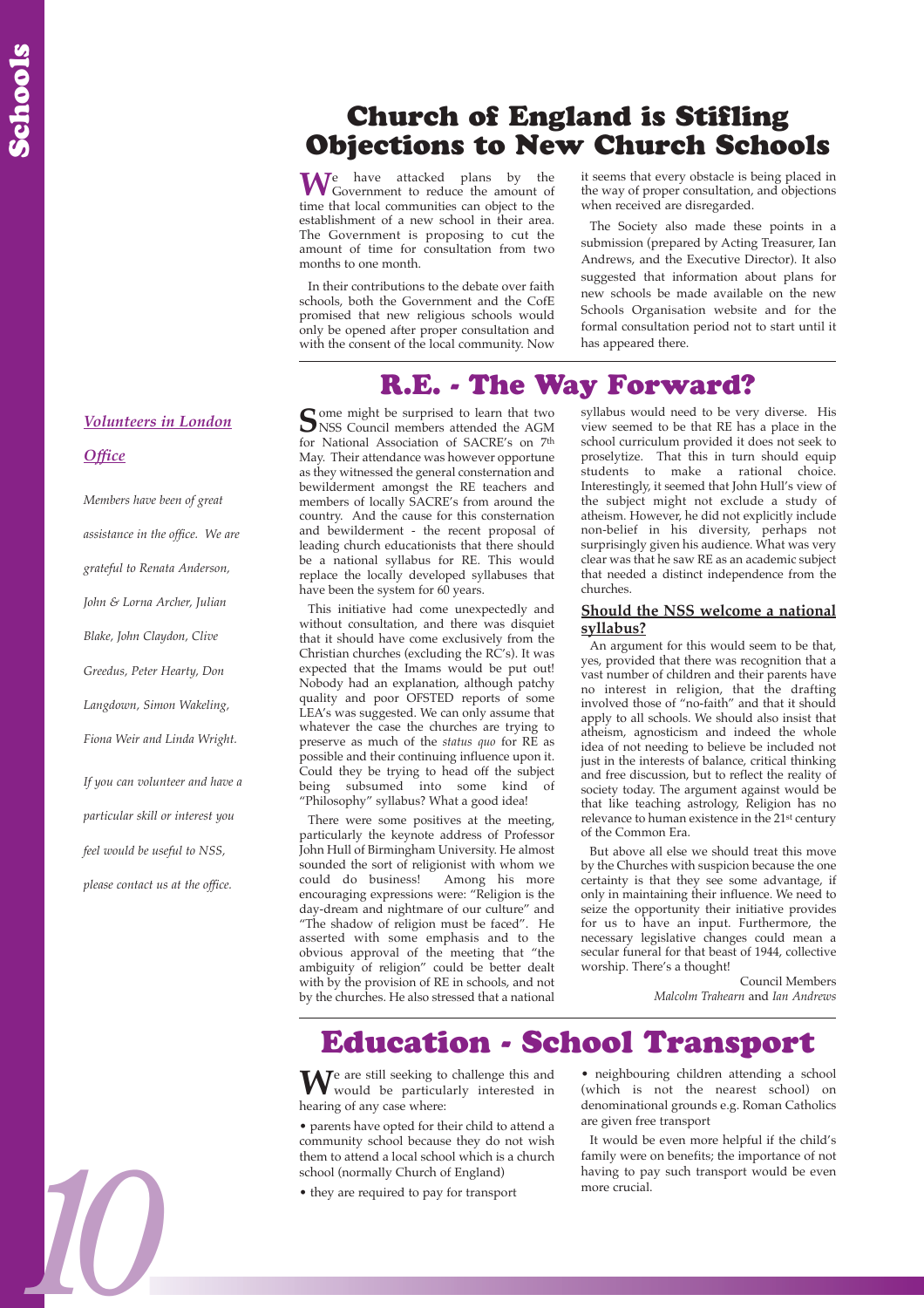# Anna Behan on "Woman's Hour"

A nna Behan who has been co-opted to the<br>NSS Council (see page 1) was an ideal choice to represent the Society on a recent piece on *Womanís Hour* to put the secular case in a debate about whether or not children needed to be taken to church. Although she had never broadcast before, her experience of lecturing regularly to classes of up to three hundred had obviously stood her in good stead.

She made some excellent contributions and made a point of rebutting the implication that the churches were the sole source of morality. Indeed, she gave some examples of where their approach was the very opposite. The presenter sought to put her on the spot by asking if she would let her children go to church if they expressed a wish to do so. Anna responded that, given their young age, the children would need to be accompanied and she would not be happy to do this. Nevertheless, if this hypothetical case arose, she would discuss it with her husband. He was of like mind but just might be more flexible.

Religion is being pumped into *Womanís Hour,* like so many BBC programmes, especially on Radio 4. Contributors declaim religious views or stories from their so-called sacred texts as if they were fact and the characters in them were bosom friends. This item was no exception and, outrageously, a *vox pop* which introduced it included only

religious voices. Despite being cast in the role of defending her decision "to deprive" her children of a religious upbringing, Anna left listeners in no doubt that an atheist upbringing is a positive choice and that she was instilling strong moral values in her children.

She had felt that the religionists had sought insidiously during the programme to portray themselves as culturally valuable minorities in a way that appropriated, and perverted, the language of genuinely oppressed minorities. She found it particularly galling that their rhetoric was taken at face value without challenge and no attempt was made to consider the vast public spending on religious schools and religious privilege generally.

A member from Kent was so incensed by the tone of the piece that she wrote to the programmeís producer to object to (among other matters) the lack of questioning of religious claims on the programme. Nor had there been reference to the abuse of children in teaching them opinion as fact, the harmful effects of religion on women and children-for example though persecution, oppression, psychological conflict and guilt.

Council were pleased that Anna had so effectively expressed a dissenting voice, albeit a lone one, and generated publicity for the Society.

As religious privilege seems to increase<br>
year by year, so do the demands on our funds. As you will have seen from this Bulletin, our campaigning is going from strength to strength. To develop further the work of the Society we need to attract funds.

# Fundraiser - Volunteer

our fundraising and membership development. If you are up to date with fundraising avenues and methods we would like to hear from you.

Please contact the NSS office by phone<br>(020 7404 3126) or by email  $3126$ (enquiries@secularism.org.uk).

### David Yeulett

**D**avid Yeulett, who was an enthusiastic<br>volunteer worker for the Society for decades, died in April after a long illness. He is survived by his daughter Ruth, to whom we send our condolences.

We are looking for some volunteer help with

David had been brought up by the Coram Foundation, a London "foundlings" charity known for taking in children born to unmarried servants made pregnant by the sons of their masters, who were well placed to pay a hefty settlement.

Such children's names were changed shortly after birth to disguise the identity of the parents, but, suspiciously, his name was changed again later and he determined to find out more about his origins. He established that the new name

had come from an old gravestone and was convinced that a young friend of his from the Foundation could throw more light on David's parents' identity. Sadly, the friend was dying in hospital and the staff heartlessly followed the Foundation's instructions to prevent David from ever seeing him again.

Nor did he forgive the Foundation for underfeeding him when in their "care" (the incessant diet had instead been fundamentalist Christianity), or when he came of age for them involuntarily enlisting him in the Army: he hated violence.

His account was reminiscent of Dicken's Dotheboys Hall, and we will never see David's like again.

### *News short*

Guardian *8 May 2003 on a war thanksgiving service However, ministers were also pointing out that if the Church wanted to distance itself from major state ceremonies [such as a thanksgiving service for the end of the war in Iraq] they were also in the long term signing their own death warrant as the established Church.* 

*Some cabinet figures believe the disestablishment of the church is desirable and inevitable in the long term.*

*11*